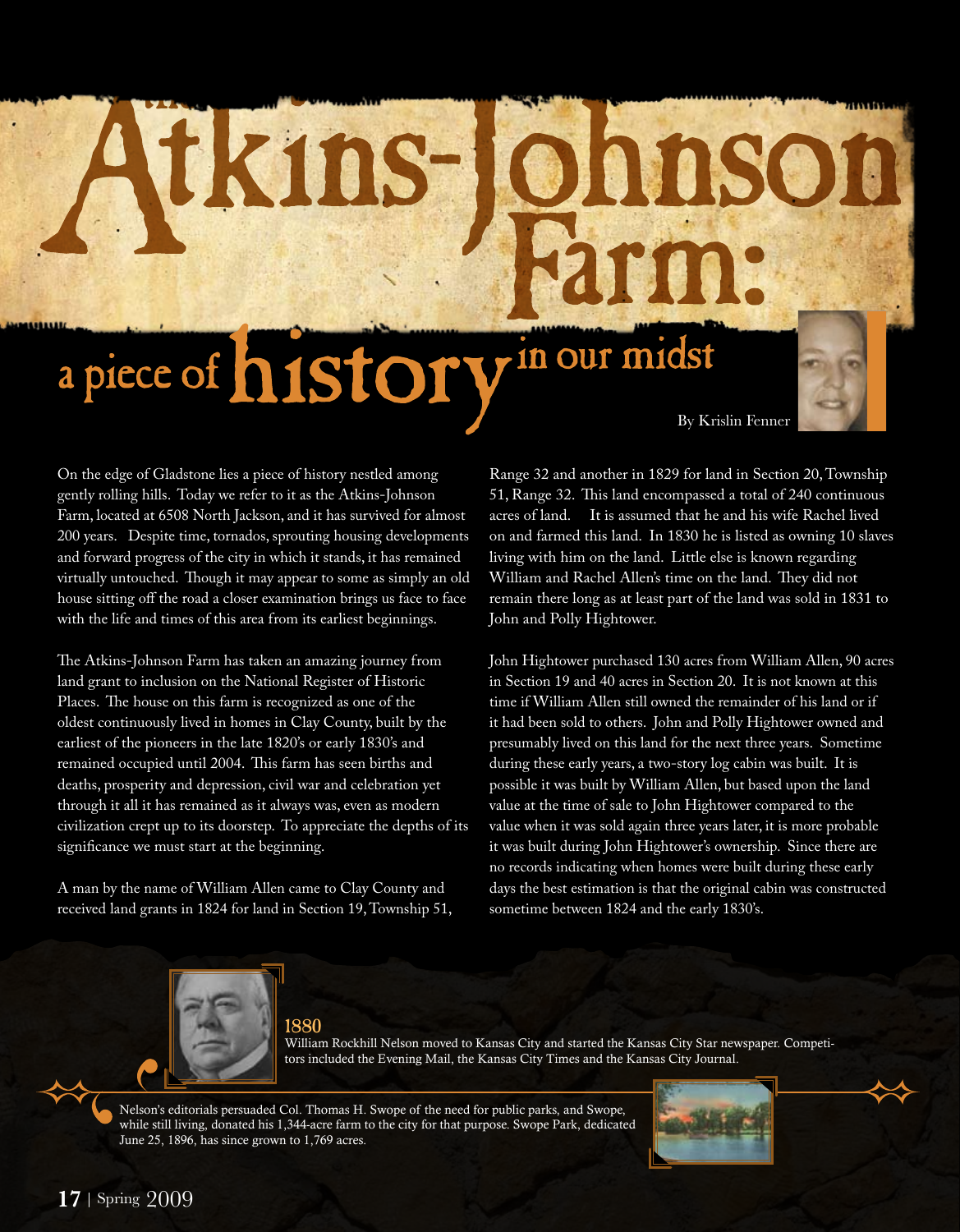

*Isabella V Jenkins, Atkins' Grandmother*

History is sparse regarding the time John Hightower owned this land. It is known that during his ownership, on March 9, 1833, he deeded one acre of the southeast corner of his property in Section 19 to the trustees of the Big Shoal Baptist Church. The Big Shoal Baptist Church was established around 1823 and had built a log church at this location by 1827. The deed for this transaction was not recorded until many years later when the trustees of the Big Shoal Baptist Church brought a quiet title action in 1859. The land given by John Hightower was used by the church as a meeting place and burying ground and is located along Pleasant Valley Road where the Big Shoal Cemetery is today.

In 1834 John and Polly Hightower sold their land to Jonathan Atkins, excepting out the one acre, which had been deeded to the church. Jonathan Atkins came to Clay County from Woodford County, Kentucky and it was on this land that he and his family made their home. At the time they purchased the farm they had one child, born in 1833. By 1840, their family had grown to include 4 children, Joseph Robert, William Henry, Martha Ellen and Jacob Stone. Ten years later the family consisted of 8 children, John Howell, Fountain Waller (named after their neighbor), Reuben Tillery and Annie Mary being born by 1850. One more child, Ida Belle, was born prior to 1860.

Jonathan, along with his sons, was an enterprising man. By 1850 40 acres of his land had been improved and it can be assumed he grew hemp and wheat as the agricultural census shows he had two tons of dew rotted hemp and 20 bushels of wheat. He also had orchard produce and livestock that included milk cows and pigs. He is listed as a farmer in the 1850 census and it is said that at some point he had a blacksmith shop and livery stable. The blacksmith shop was said to have been located on the farm and in 1880 his son, Joseph Robert, is listed as living on the farm with an



*Ida Mary Atkins Webb (dark dress)*

occupation of blacksmith and farmer. In 1860, Jonathan is listed as a wool carder. The agricultural census of that year shows he owned 8 sheep and had 60 pounds of wool. By this time the acreage of his improved land had doubled to 80 acres. At some point, Jonathan operated a steam sawmill along with his son William in the partnership of Atkins & Sons. This mill was valued at \$200 at his death.



1933

Nelson left his own legacy in the form of the Nelson-Atkins Museum of Art at 45th and Oak streets, opened Dec. 11, 1933, on the site of his former mansion. The east wing is dedicated to Mary Atkins, who had left her estate for an art museum before Nelson.<br>.

gladstone Coming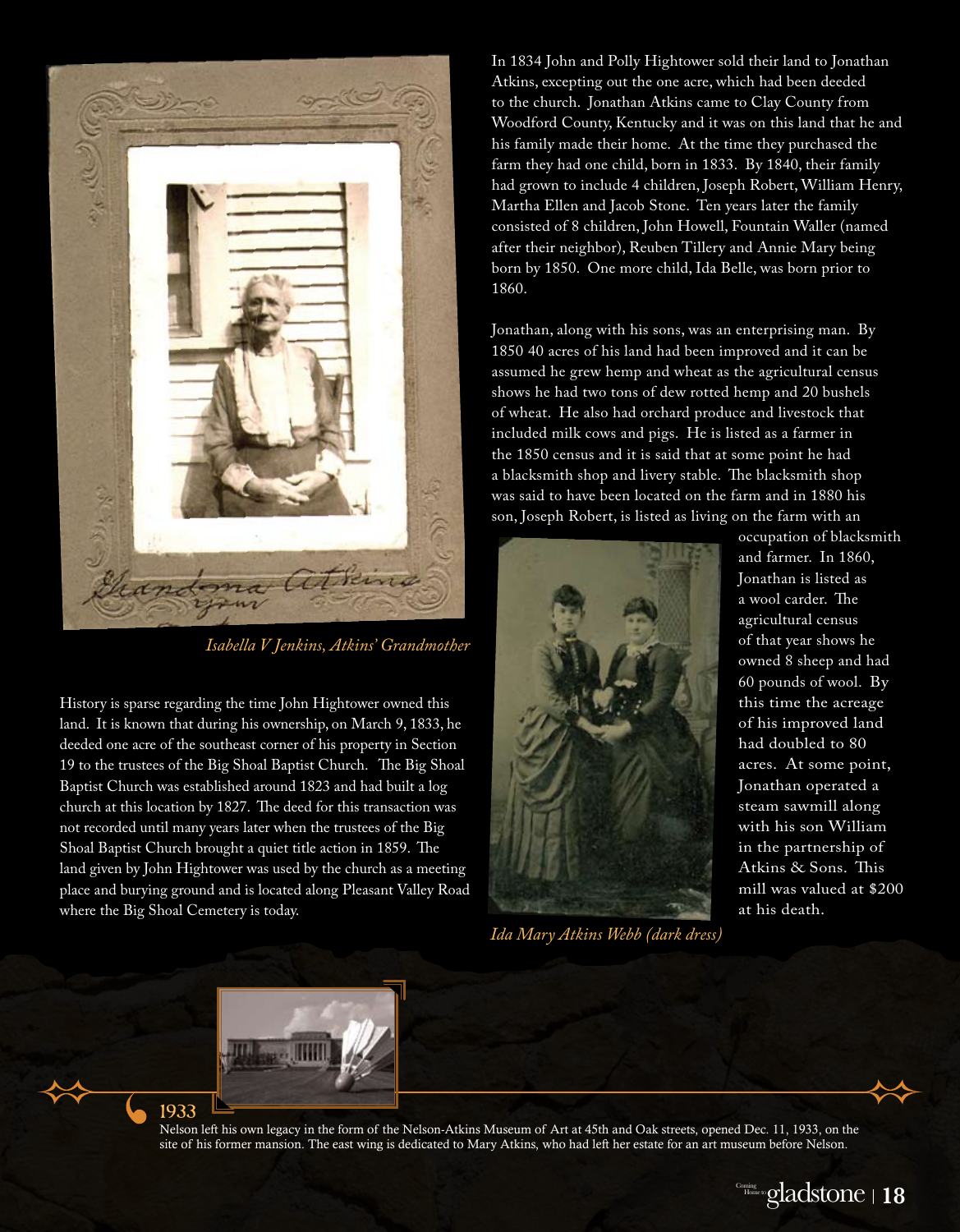

Between the years of 1850 and 1860 Jonathan and Mary Atkins' property increased in value from \$1600 to \$7000. Based on the increase in property value during this time and other features present in the home it is believed this is the time frame the house was expanded from a two story log home to a larger I-House plan home. According to architectural historians, this type of home first appears

*Verdie Atkins and Ida Mary Atkins*

in Western Missouri in the 1850's. The field stone chimneys are important elements in identifying this time frame. The western chimney of the house has the date 1853 etched in the stone.

Jonathan Atkins died in 1866 at his home of cholera. He became ill and died within 9 hours. He is buried in the Big Shoal Cemetery directly south of his home. Mary Atkins continued to live on the farm with her children until her death in 1878. After her death, the farm was sold in partition of the estate with William becoming the eventual sole owner of the property.

William Atkins continued to operate the farm and the mill during his lifetime along with the help of his brother and sister. Joseph Robert, as mentioned earlier, held the occupation of farmer and blacksmith. William is reported in the 1880 census as being a farmer and lawyer. He was twice elected as judge in

the Clay County court. William first married Elby Annie Grubbs in 1861. Elby died in 1870 at the age of 33, most probably associated with the birth of her son Jonathan. William and Elby had only two children, Jonathan and Estelle. William remained unmarried after Elby's death for 14 years. During this time his unmarried sister Annie remained on the farm with him along with his brother Joseph Robert, sister



*Jacob Stone Atkins*

Ida and her husband, Samuel Mitchell. The mill was eventually moved to the farm and in the 1880 census a laborer is listed in the household indicating he also worked at the sawmill.

In 1884, William married his deceased wife's sister, Mary Grubbs. This is shortly after his sister Annie died and the marriage of his daughter. William died in 1902 after becoming ill and falling from his wagon. This fall resulted in a broken neck and paralysis and he died 9 days later. He was buried at the Big Shoal Cemetery following a funeral said to have been one of the largest ever held at the church.

During the Atkins ownership of the farm it was known as a social center of the community. It is said to have been used as a polling place in the early days of the county. The Big Shoal Church, immediately south of the farm, flourished during this time period. Every May a great bonnet show was held and women from all around would attend service and show off their new bonnets. It is said that during the bonnet show buggies lined the roadway for miles. Once every ten years the Baptist Association meeting would be held at the church lasting several days. Hundreds would attend these great meetings, camping on the adjoining farms.

#### 1881

James Pendergast opens a working man's tavern and hotel, the Climax, in the West Bottoms. He attracts loyalty by granting favors such as cashing paychecks and occasionally giving a few dollars to those in need.



Pendergast uses his friendships to run for alderman. He wins and remains on the City Council for 18 years.

1887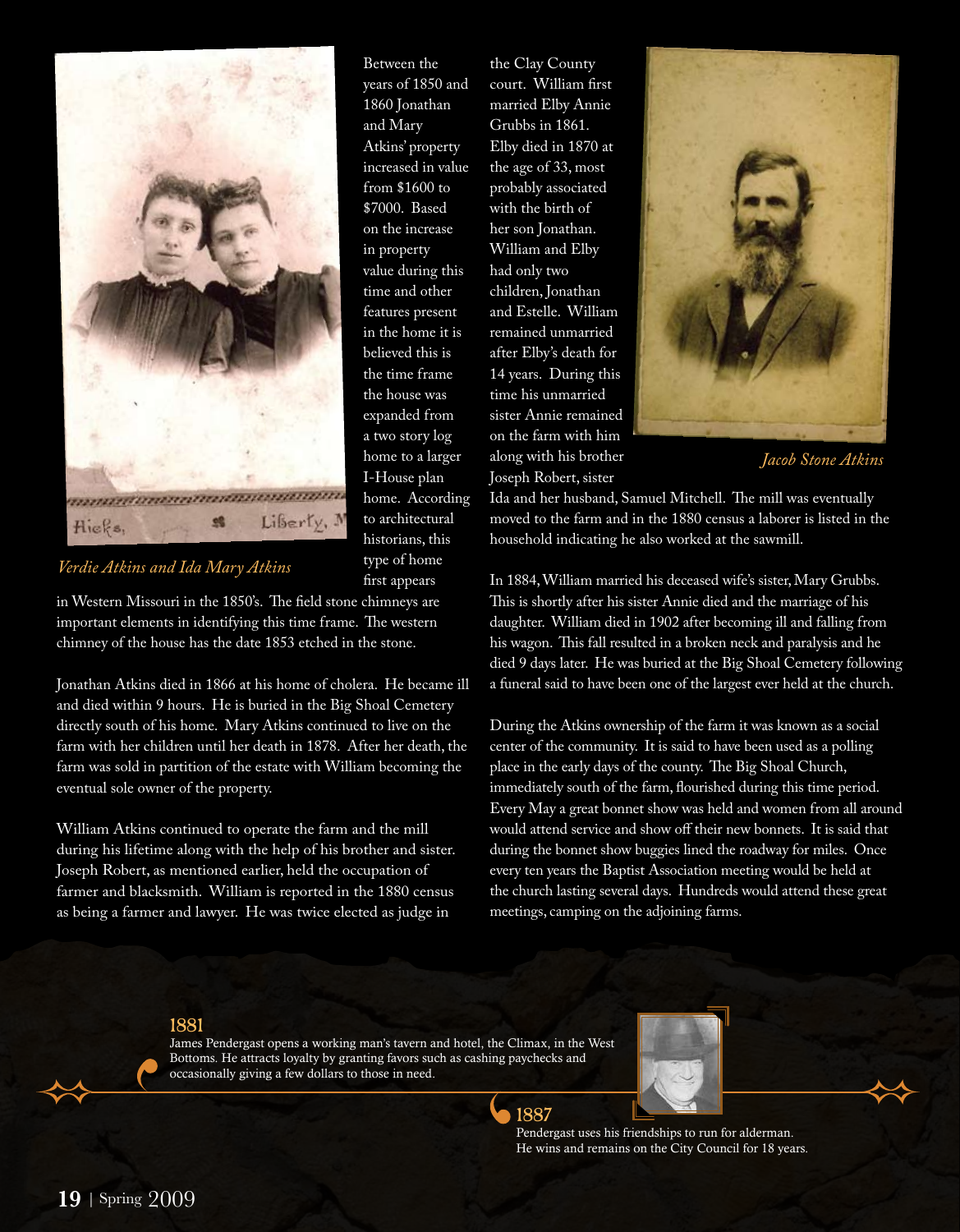The Atkins family owned and lived on this farm for 70 years. After William's death, the farm was sold out of the family to Rudolph Schroeder in 1904. Rudolph Schroeder was a truck farmer and grew vegetables, fruits and berries on a farm north of North Kansas City. This produce would be taken to the City Market in Kansas City and sold retail and wholesale. According to the grandson of Rudolph, the Schroeder's never lived on this farm. Rudolph had investment property and most likely this farm was used for investment purposes and possibly leased to a tenant farmer.

The Schroeders owned the farm until 1920 when it was sold to Mary Johnson, the wife of John O. Johnson. John Johnson had served in the Spanish American War and Mary Leavendusky Johnson worked as a chambermaid for Tom Pendergast prior to their marriage. They were married in 1908 and had five children, Louise, Emmet, Raymond, Ellen and Francis. In the words of Frank Johnson, a grandson of John and Mary, they "would make this a place of love and learning for all who came". The history of the house has been passed down through generations.

The entire family worked the farm. The Johnson's had crop land near Birmingham and their home farm was used primarily as pasture land for dairy cattle, beef cattle and pigs. The pigs were housed across the road and the large barn near the house was used for milking. A lane runs along the west side of the house yard where cattle were driven to the barn and the loading shoot. Just northwest of the cattle-loading shoot was the garden area and north from there stood the chicken coops. North of the house, across the stream, stands a pole barn used to house farm equipment and a truck barn with attached grain storage building. Directly behind the house stands a building that was used as a tool shed. The original purpose for this building is not known.

John and the three sons ran the farm until the oldest son, Emmet, bought them out. This was between 1932 and 1934 when Francis, the youngest son, went to work for the railroad. Raymond, the second oldest son, was the first to begin working for the railroad. It is said that one day he came in the front door and out the back door and didn't stop until he came to the rail yard in North Kansas City. He began working for the C B & Q railroad, which later became Burlington Northern, as a welder. He also ran the steam derrick when there was a train wreck.



### *Jacob Stone Atkins and granddaughters*

The daughters, Louise and Ellen, never married and remained living on the farm all of their lives. They worked as billing clerks for the Davis Paint Company in North Kansas City. Emmet married his wife Lena and built a house in 1945 on part of the land on a hill just northwest of the main house. Francis and his wife Dorothy were living in North Kansas City when the flood of 1951 occurred.

#### 1903

The West Bottoms area is engulfed by a large flood that brings train traffic at the Union Depot, on Union Avenue to a standstill. Officials had been discussing the need for a new train station; the flood provides additional impetus.



#### 1905

progress through people Col. Thomas Swope donates land to the city for construction of a new General Hospital. Construction of the hospital is completed in 1908. Patients from the existing hospital at 22th and McCoy a<br>transported to the new facility by horse-drawn ambulance. Horses, previously trained to pull fire tion of the hospital is completed in 1908. Patients from the existing hospital at 22th and McCoy are wagons, continue to be used for ambulances until shortly before WWI.



PRO GRESS THROUGH PEOPLE G

 $\overline{a}$ 

gladstone Coming

 $H = 44$ 

<mark>ពា</mark>ក កញ្ញាក្នុង នេះអាមេរិយាយ ។ ៦ និ ១ ន ប្រាប់

progress through people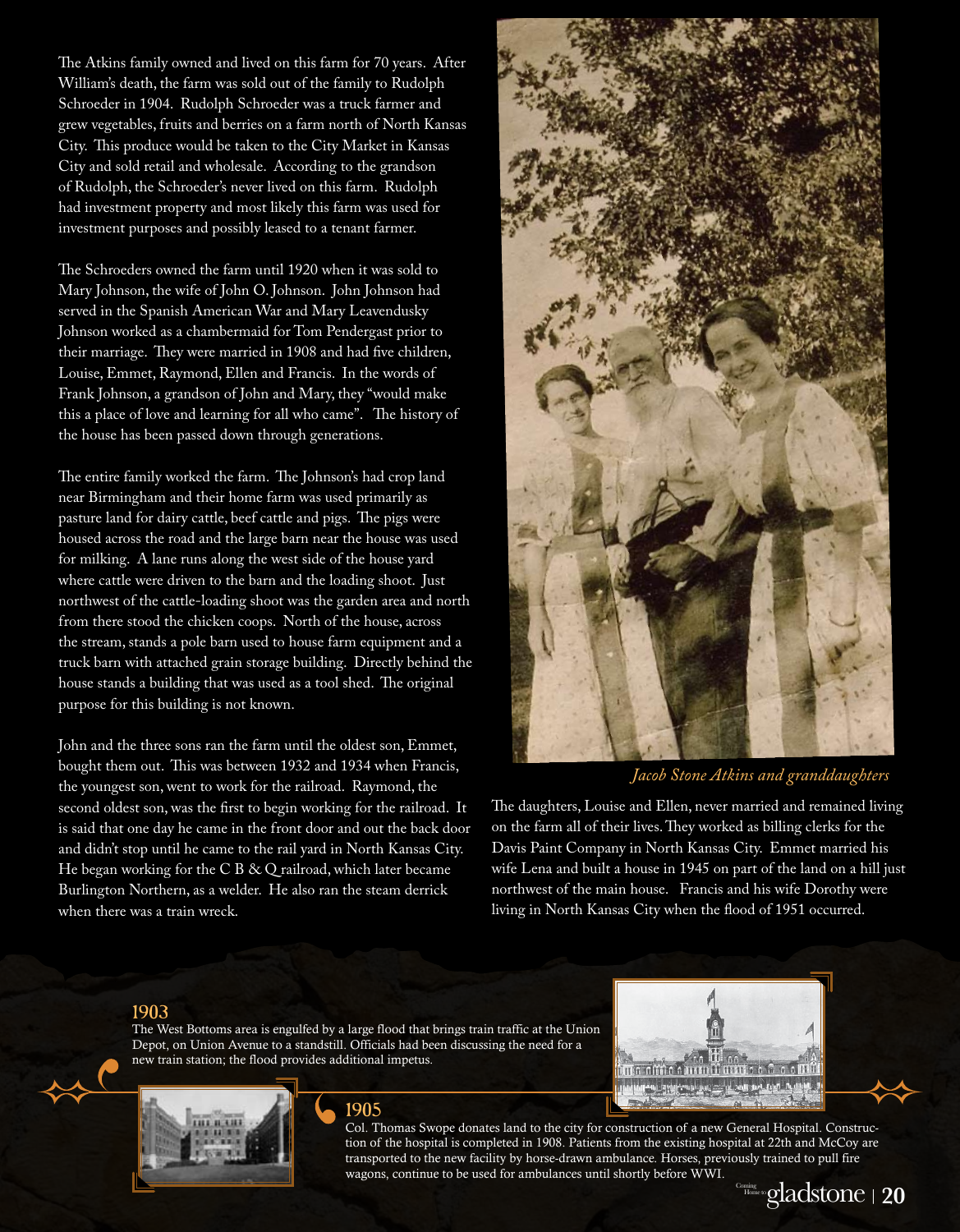

They needed to leave North Kansas City after this flood and in 1952 moved into a house just across the pasture from Emmet and Lena, under the water tower. By this time all but one of John and Mary's children were once again on the farm living in three separate houses. Electricity was added to the house in the 1920's. The kitchen was the last addition to the house, but it is not known exactly when it was constructed, only that it was most probably an early twentieth century addition. In the 1920's the kitchen contained a large black wood cook stove and there was a coal stove in the living room for heat. Gas was not installed until the 1950's. In the early 1960's, Louise was diagnosed with cancer. When she became too ill to use the outhouse an indoor bathroom was finally installed. Ellen Johnson, daughter of John and Mary, was the last Johnson to live in the house. She died in 1991. After Ellen's death the house was leased.





The last family to live in the house was the Palmers, who leased the house until 2004. While living here they had the run of the farm and describe the spring that still flowed out of the rocks and the interesting vegetation, which grows on the land. Mulberries, asparagus, strawberries, honeysuckle, Virginia creeper, violets and red cedar all grow on the property. Sheri Palmer learned the medicinal qualities of many of these plants. A brick path was discovered outside the back door off the kitchen porch. Boy Scouts camped along the hillsides and explored the land. The children of the family were homeschooled and the farm became a learning experience for them. The Palmers say that during their time on the farm they embraced the historic significance of the property and loved every aspect of it.

Over the years pieces of the farm were sold for development but much of it remained intact. In 2005 the house and two acres were sold to the City of Gladstone. The property has since been placed on the National Register of Historic Places and is undergoing a restoration, eventually to be used as a living history museum and educational facility. Today, the house still stands much as it was in its earliest days. The original log cabin is encapsulated within the walls and can be seen in the attic and through small breaks in the plaster walls. The original hard wood floors run throughout the original parts of the home and early twentieth century wallpaper covers the walls. The three original chimneys built of native *The Johnson home pre-1955* limestone still stand intact. The house still contains the original

#### January 29, 1907

An icicle falling 170 feet in the Richland mine shaft at Carterville instantly kills Jack Lavette, a young Kansas City man who had been at work just a week.

#### 1908

William Volker helps fund the first public welfare board. Kansas City thus becomes the first municipality in the nation to do so and its board, named the Board of Pardons and Paroles, becomes a model for larger cities such as New York City.